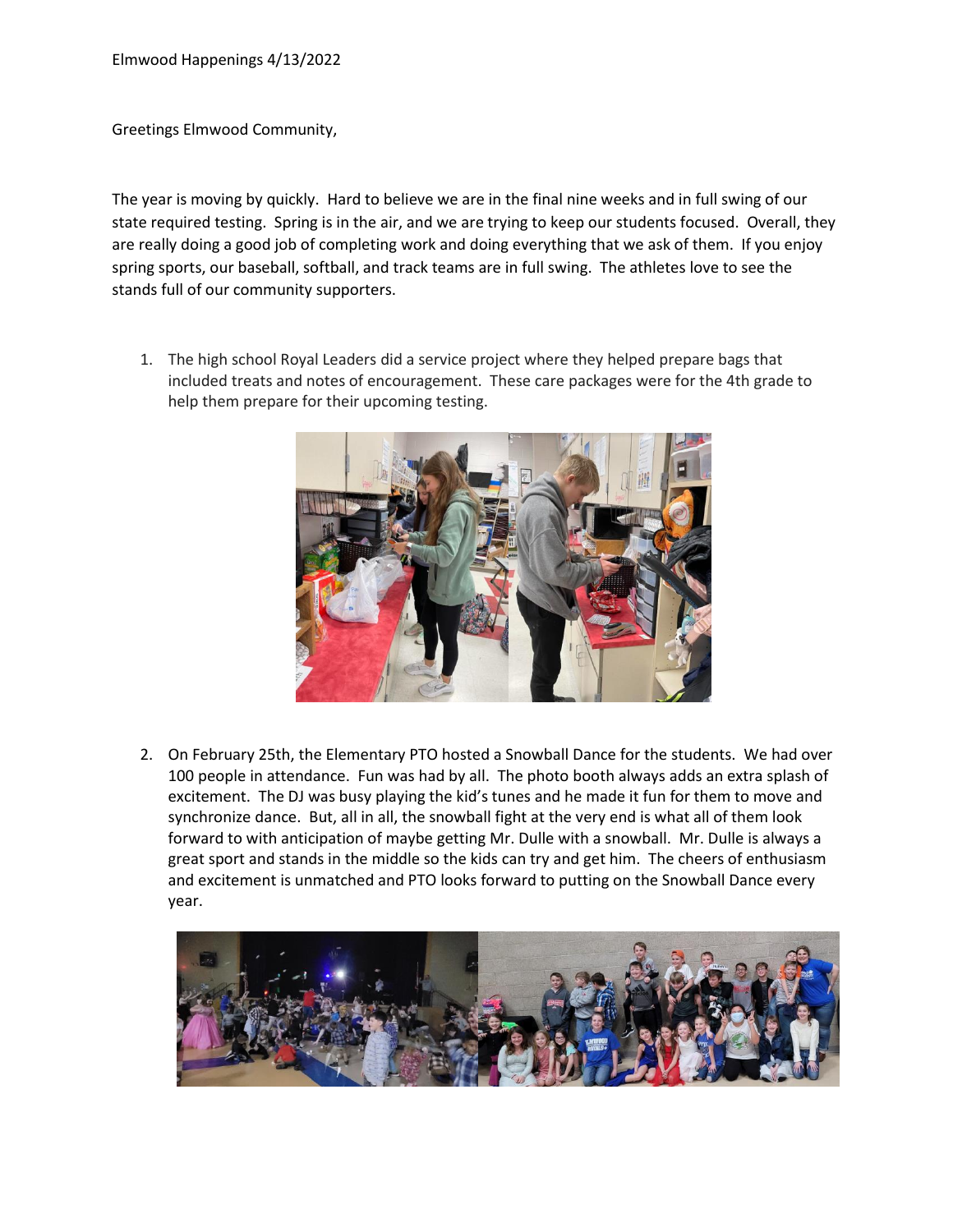3. Continuing an annual tradition which covers several state learning standards in English Language Arts, as well as Social Studies, all of our Elmwood 3rd graders proudly completed presidential research projects, essays, and portraits. Students in each 3rd grade classroom researched a president using a variety of sources, explored personal and professional facts about them, and continued through the writing process with a finished product of one, two, or three paragraphs. These published works were on display through February as well as the impressive artwork.



4. Students in the 7th grade Careers elective class have spent time learning about possible professions for their future. To begin the course, students completed a personality and interest survey to help narrow down the vast career choices. Once they were able to narrow down their choices to just one, they spent time researching the details of that career. Research included topics such as needed education/training, salary range, job opportunities, job descriptions and classes in high school that could also help them prepare. Students then presented a visual display of their learned information. Voted by other staff members, the top 3 displays were made by Audrey Schetter, Isabella Leonard, and top winner was Sicily Striff with her display about becoming a Lawyer.

Throughout the quarter, students also had the opportunity to hear about careers from some of our community members. We would like to thank Mr. Dave Lee for speaking about owning his own landscaping business. Mrs. Cora Lee for sharing her experiences and career pathways in becoming a Nurse Practitioner. Mr. Keith Peery for discussing being a firefighter, paramedic & first responder. Mrs. Chelsie Tahy for speaking about her adventures becoming a business owner with her photography business. Finally, Mr. Aaron Arnold for teaching the students about Financial Advising.